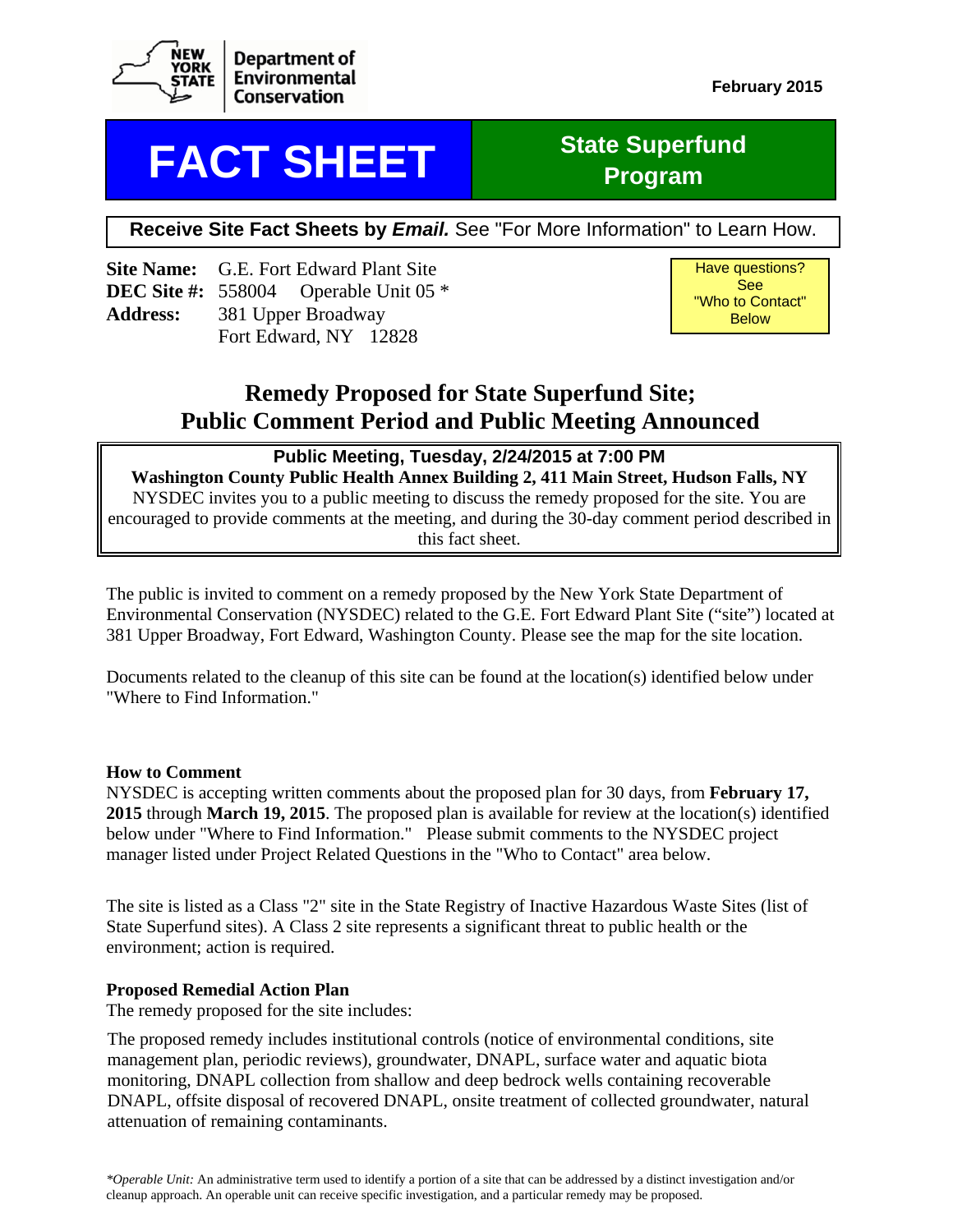#### *Summary of the Investigation*

An investigation was begun in summer 2005 by GE, the PRP, under administrative consent order with DEC issued August 26,2005. The work plan calls for monitoring well installation and sampling, as well as seep sampling and surface water sampling in the Hudson River.

An iterative investigation process was undertaken over several seasons to evaluate the nature and extent of PCB DNAPL in bedrock. The investigation used rock core sampling, surface and ground water sampling, evaluation of the presence / absence of PCB DNAPL, and hydrogeologic evaluations to aid in this determination. A total of over thirty monitoring wells were installed over the course of the investigation at various depths and locations in the project area.

NYSDEC developed the proposed remedy after reviewing the detailed investigation of the site and evaluating the remedial options in the "feasibility study" submitted under New York's State Superfund Program by General Electric Company.

#### **Next Steps**

NYSDEC will consider public comments as it finalizes the remedy for the site. The selected remedy will be described in a document called a "Record of Decision" that will explain why the remedy was selected and respond to public comments. A detailed design of the selected remedy will then be prepared, and the cleanup will be performed.

NYSDEC will keep the public informed throughout the investigation and cleanup of the site.

#### **Background**

#### Location:

This active capacitor manufacturing facility is located at the northwest corner of Park Avenue and Broadway in the Town of Fort Edward, Washington County.

#### Site Features:

The 32 acre site includes several large manufacturing buildings, paved areas, a large wastewater treatment facility, and undeveloped land. Several homes border the site to the south and west, with commercial businesses and government offices to the north and east. The site is generally flat with a gentle slope toward the south. Approximately 800 feet west of the manufacturing area, there is a nearly vertical 80 foot drop to the Hudson River.

#### Current Zoning/Uses:

The site is an active capacitor manufacturing facility, zoned industrial, and is located in a mixed industrial / commercial / residential area in the Town of Fort Edward.

#### Past Use of Site:

The manufacturing of capacitors at the site has resulted in the release of PCBs, industrial solvents (including trichloroethene), and other compounds to the soils at the site, to the ground water at the site, and to the Hudson River.

#### Operable Units:

Operable Unit 1 represents the groundwater remedial program implemented by GE under State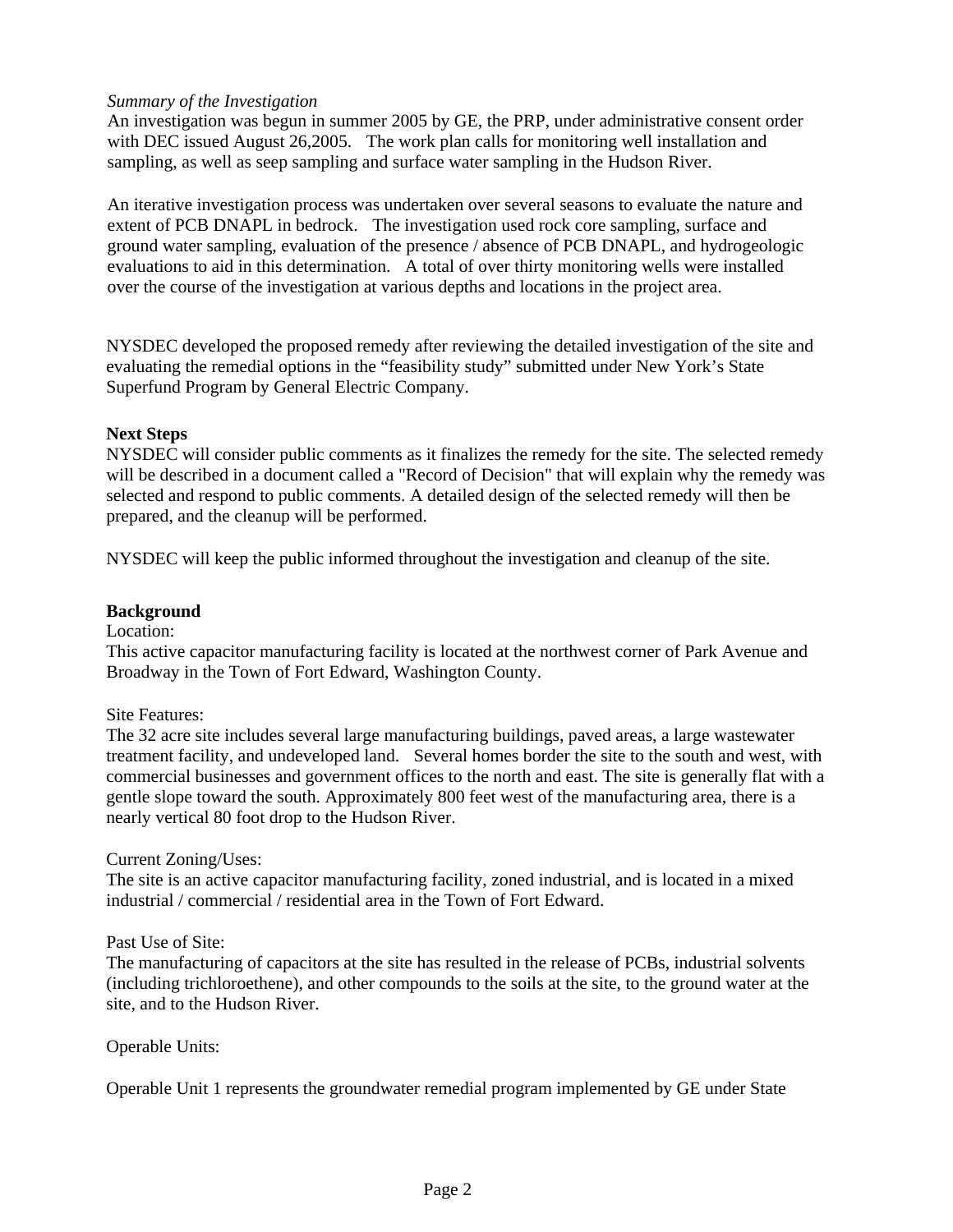oversight to address the overburden groundwater contaminant plume south of the site, which began in the late 1980s. This would also include the vapor mitigation program undertaken in this area starting in 2005.

Operable Unit 2 represents the initial groundwater and soil remedial program implemented by GE under State oversight on the plant site property, which began in the late 1980s.

Operable Unit 3 represents the supplemental groundwater and oil recovery systems implemented by GE under State oversight on the plant site property, which began in the early 2000's.

Operable Unit 4 represents the remedial program undertaken by New York State to remove the PCB containing soils and sediments along the shore of the Hudson River in the vicinity of the former 004 wastewater outfall pipe, which was performed in the mid 2000's.

Operable Unit 5 represents the remedial program for the PCB containing bedrock beneath the former 004 wastewater outfall pipe.

Additional site details, including environmental and health assessment summaries, are available on NYSDEC's website at:

http://www.dec.ny.gov/cfmx/extapps/derexternal/haz/details.cfm?pageid=3&progno=558004

 **State Superfund Program:** New York's State Superfund Program (SSF) identifies and characterizes suspected inactive hazardous waste disposal sites. Sites that pose a significant threat to public health and/or the environment go through a process of investigation, evaluation, cleanup and monitoring.

 NYSDEC attempts to identify parties responsible for site contamination and require cleanup before committing State funds.

For more information about the SSF, visit: http://www.dec.ny.gov/chemical/8439.html

#### **FOR MORE INFORMATION**

#### **Where to Find Information**

Project documents are available at the following location(s) to help the public stay informed.

EPA Hudson River Field Office, 421 Lower Main Street, Hudson Falls, NY 12839 Phone: 518-747-4389 Hours: Monday - Friday 8:00 am to 4:30 pm

#### **Who to Contact**

Comments and questions are always welcome and should be directed as follows:

Project Related Questions Kevin Farrar Department of Environmental Conservation Division of Environmental Remediation 625 Broadway Albany, NY 12233-7013 518-402-9778 kevin.farrar@dec.ny.gov

Site-Related Health Questions Bridget Boyd New York State Department of Health Bureau of Environmental Exposure Investigation ESP Corning Tower, Albany, NY 12237 518-402-7860 bridget.boyd@health.ny.gov